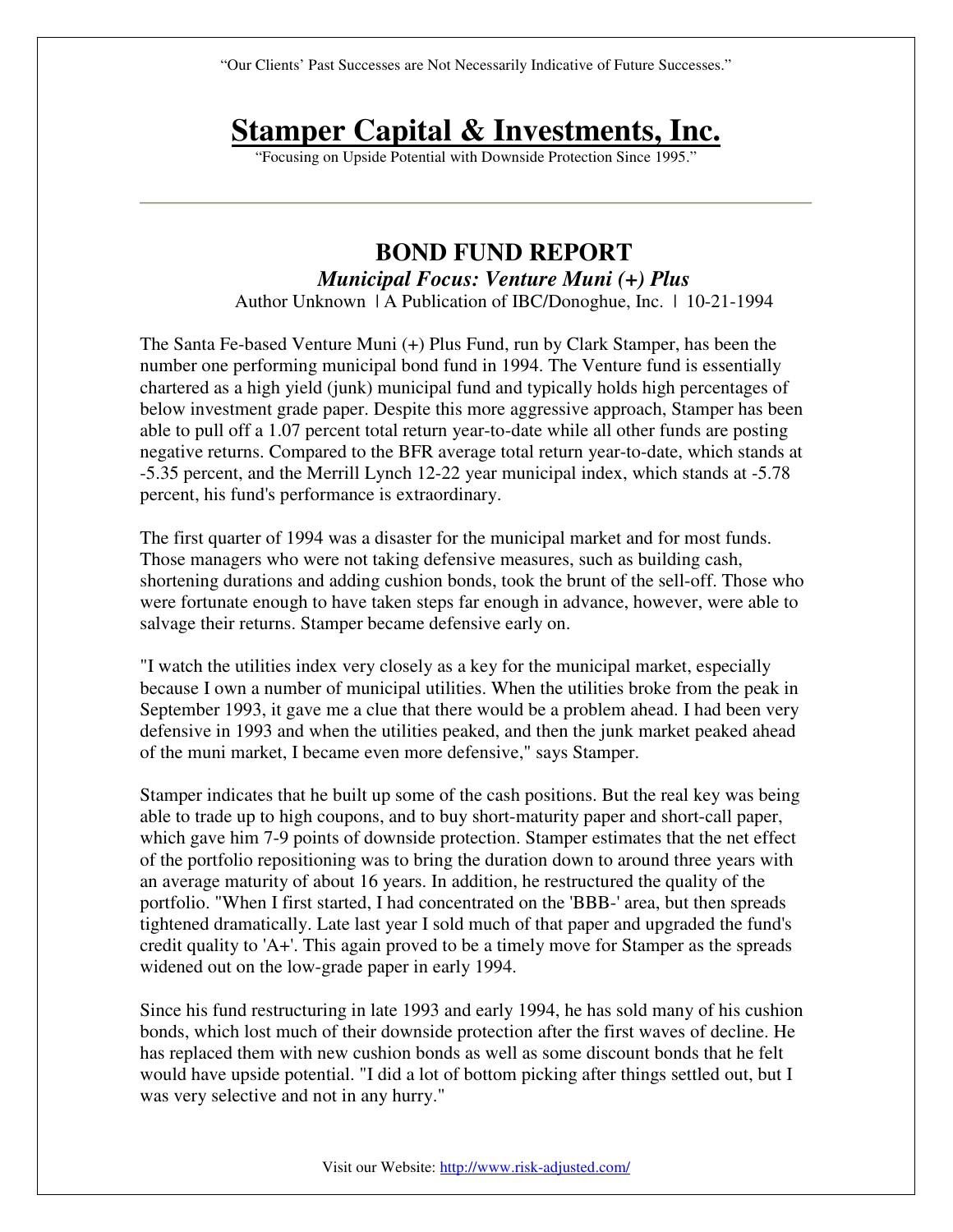## **Liquidity and size an issue**

"I think that liquidity is currently the main problem for the market, not inflation. The problem is that there is just too much supply and not enough demand out there. When the market plummeted to its low in late March, I was out bidding, but there was hardly anyone else bidding. I think that the liquidity problems could easily come back."

With respect to the size of his portfolio (currently \$187 million), Stamper believes that being big is an advantage in an up market, but a disadvantage in a down market. He believes his 300 positions, which are all relatively small, allow him to maneuver in tight and soft markets. He also indicates that his success in 1994 was not because he hit a home run with one or two issues, but because he had "a whole pile of singles."

With 300 credits to monitor, one would expect to find a large staff backing Stamper. Surprisingly, he only has three people working on the portfolio, and each has other responsibilities, such as running the money market. He relies heavily on systems to monitor the portfolio, but does most of the research himself. He suggests that because in some shops you have to have the analyst, trader and manager all agree before buying a position, the process gets slowed down. Since he is all three rolled into one, he says he can react much faster.

Stamper generally buys lesser known names, but liquidity is still important. While an offthe-run name almost implies less liquidity, Stamper has proven, at least until now, that the strategy works. "I don't buy too many state-specific issues, except maybe for a state with good liquidity, like New York, but on the other hand I've avoided California altogether. I own almost 21 percent in housing bonds and a lot of lower rated IRBs. In general, I have bought mostly off-the-run names because that's where you get the best yield per credit quality and the best upside and downside characteristics. Most of my nonrated bonds (currently about 29 percent but as high as 40 percent in the past) are IDRs backed by publicly traded companies such as a utility or major corporation, not the small names where you can't get a bid. I also own about 23 percent insured bonds in anticipation of the liquidity problems."

Finally, Stamper says he doesn't buy derivatives for the muni products, although he has bought them for other portfolios. He suggests that the products were far too rich and "investors were stupid to buy them."

Stamper Capital & Investments, Inc. provides portfolio management services exclusively for institutional and high net worth accounts and does not sell the mutual funds for which it is a sub-adviser. Also, please note: purchasers of mutual funds must receive a copy of a particular mutual fund's prospectus before a purchase is made.

Stamper Capital & Investments, Inc. has been the sub-adviser to this Fund since October 1995 and B. Clark Stamper, our President, has been its Portfolio Manager since June 1990.